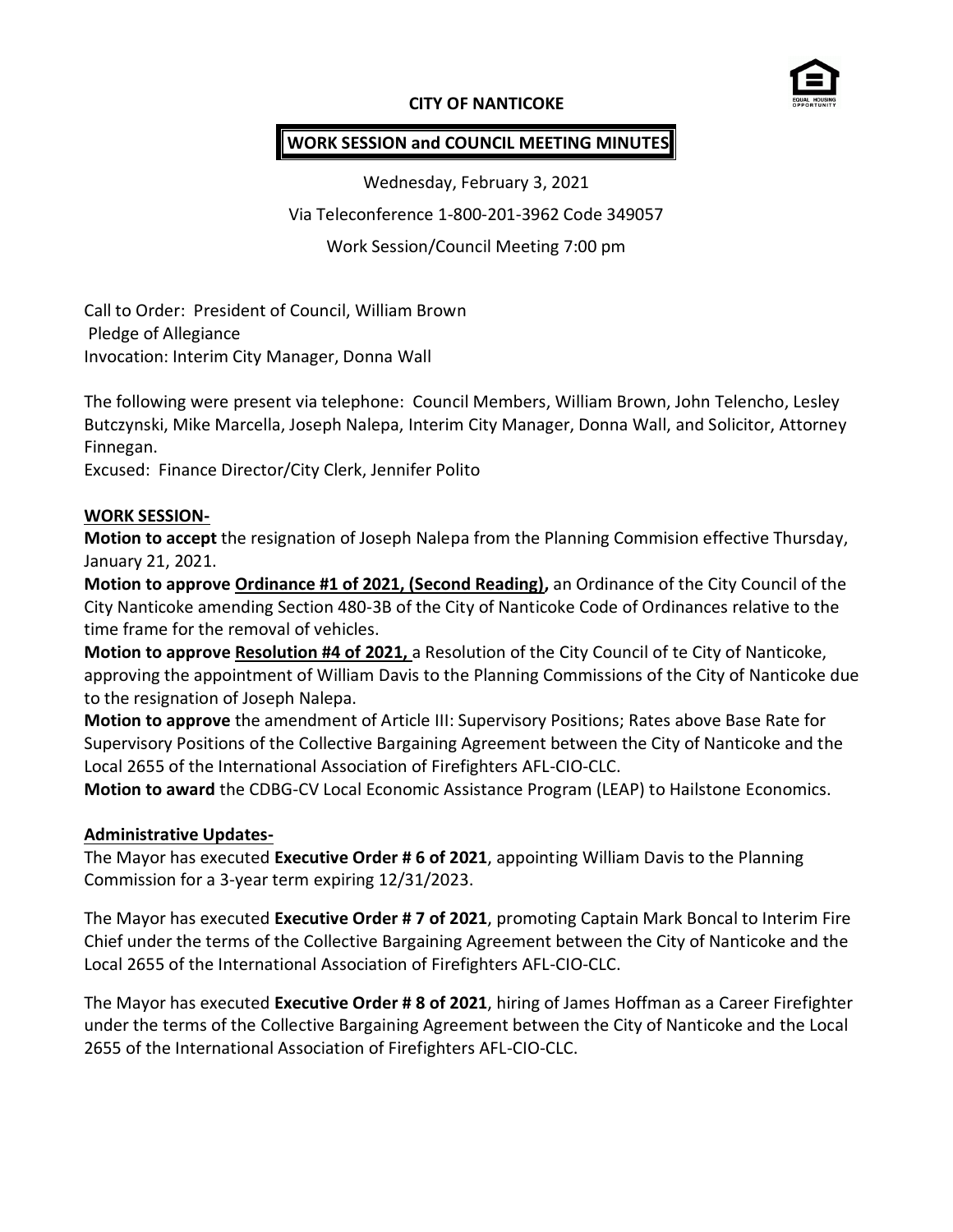The Mayor has executed **Executive Order # 9 of 2021**, promoting the following Career Fierfighters:

- 1. Captain Mark Boncal to Assistant Chief
- 2. Lieutenant John W. Polifka to Captain
- 3. Firefighter Gregory Grzymski to Lieutenant

The Mayor and Council commended the DPW Department for the excellent job they did clearing the snow off the streets during the snow storm.

The Mayor thanked Grateful Roast for generously providing the City's Fire Department with coffee while they were digging out the fire hydrants after the snow storm.

**Donna Wall** updated Council and residents on the following:

 The City is now accepting applications for the Veteran Banner Program. The applications are due by April 1, 2021.

**A Motion** was made by Councilmember Telencho seconded by Councilmember Butczynski to adjourn the work session. Motion carried unanimously.

## **REGULAR MEETING** Comments from the Public agenda items only.

None

# **Old Business**

**None**

## **New Business**

**A Motion** to approve the January 20, 2021 minutes was made by Councilmember Butczynski seconded by Councilmember Marcella.

Motion carried 4--1. Councilmember Nalepa abstained.

**A Motion** to approve the payment of the bills in the amount of \$330,074.80 (Payroll(s) \$99,329.52 and Payables \$230,845.28) was made by Councilmember Telencho seconded by Councilmember Butczynski.

Motion carried unanimously.

**Motion to accept** the resignation of Joseph Nalepa from the Planning Commision effective Thursday, January 21, 2021 was made by Councilmember Marcella seconded by Councilmember Telencho. Motion carried unanimously.

**Motion to approve Ordinance #1 of 2021, (Second Reading),** an Ordinance of the City Council of the City Nanticoke amending Section 480-3B of the City of Nanticoke Code of Ordinances relative to the time frame for the removal of vehicles was made by Councilmember Nalepa seconded by Councilmember Butczynski.

Motion carried unanimously.

**Motion to approve Resolution #4 of 2021,** a Resolution of the City Council of te City of Nanticoke, approving the appointment of William Davis to the Planning Commissions of the City of Nanticoke due to the resignation of Joseph Nalepa was made by Councilmember Nalepa seconded by Councilmember Butczynski.

Motion carried unanimously.